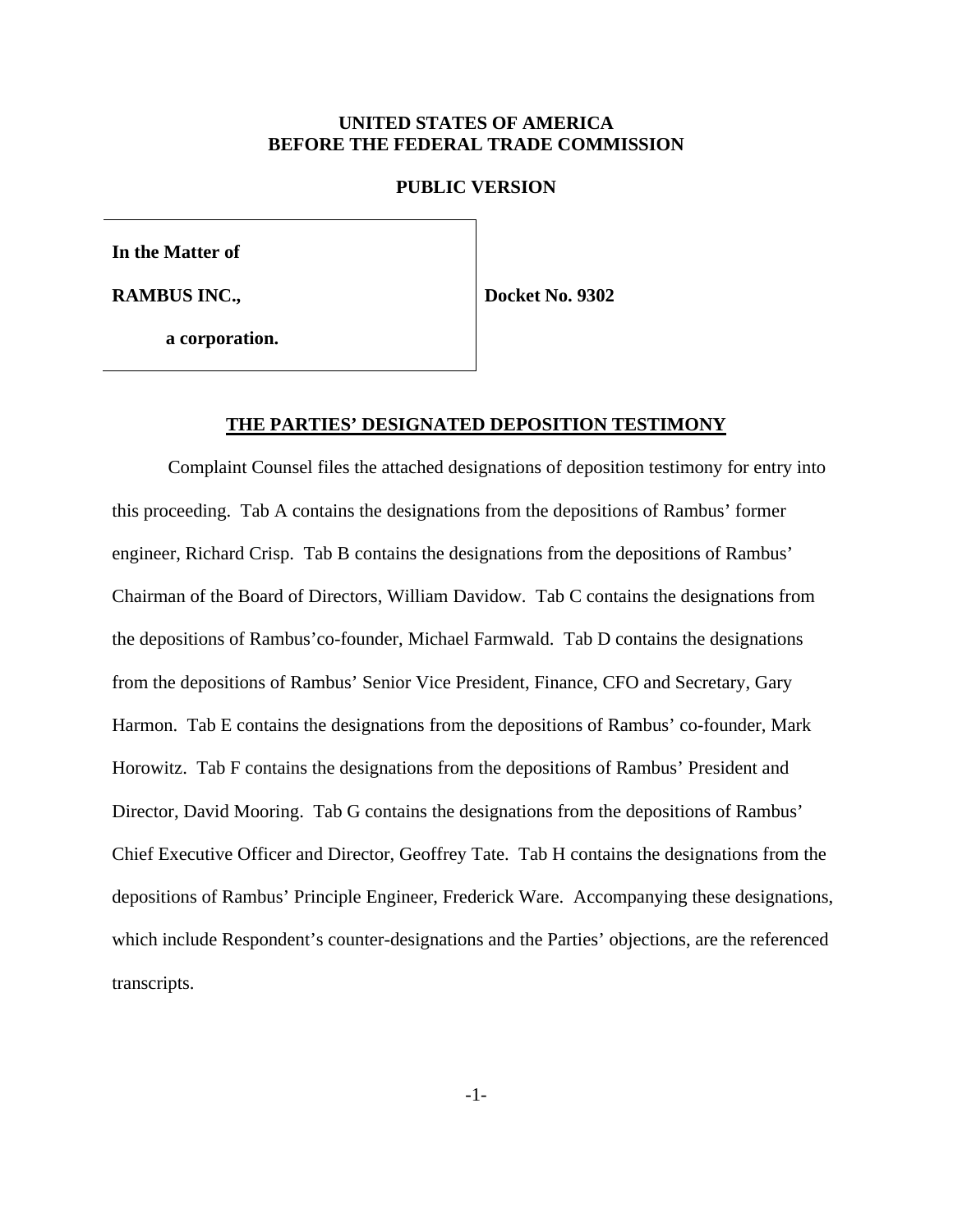The Parties also file the deposition transcripts that encompass the designated testimony admitted (i.e., read) into the record during the hearing, as specifically identified in the hearing record:

CX2076-Brown's Infineon Depo (4/5/01) CX2110-Brown's FTC Depo (1/22/03) CX3135-Chen's FTC Depo (1/16/03) CX2059-Karp's Infineon Depo (1/8/01) CX2078-Karp's Micron Depo, vol. 1 (4/9/01) CX2080-Karp's Micron Depo, vol. 2 (4/10/01) CX-2102-Karp's Micron Depo, vol. 3 (8/7/01) CX2114-Karp's FTC Depo (2/5/03) CX3133-Mailloux's Micron Depo (4/5/01) CX3134-Mailloux's Micron Depo (4/6/01) CX2057-Meyer's Infineon 30(b)(6) Depo (12/13/00) CX2058-Meyer's Infineon 30(b)(6) Depo (12/14/00) CX2071-Meyer's Infineon Depo (3/16/01) CX2075-Meyer's Infineon Depo (4/4/01) CX2077-Meyer's Infineon Depo (4/5/01) CX2085-Meyer' Infineon Depo (4/21/01) CX2088-Meyer's Infineon Trial Test. (4/26/01) CX2089-Meyer's Infineon Trial Test. (4/27/01) CX2107-Oh's FTC Depo (1/8/03) CX2108-Oh's FTC Depo (1/9/03) CX3123-Vincent's Infineon Depo (1/12/01) CX3124-Vincent's Infineon Depo (3/14/01) CX3125-Vincent's Infineon Depo (4/11/01) CX3126-Vincent's Infineon Depo (4/12/01) CX3127-Vincent's Micron Depo (7/11/01) CX3128-Vincent's Micron Depo (7/12/01)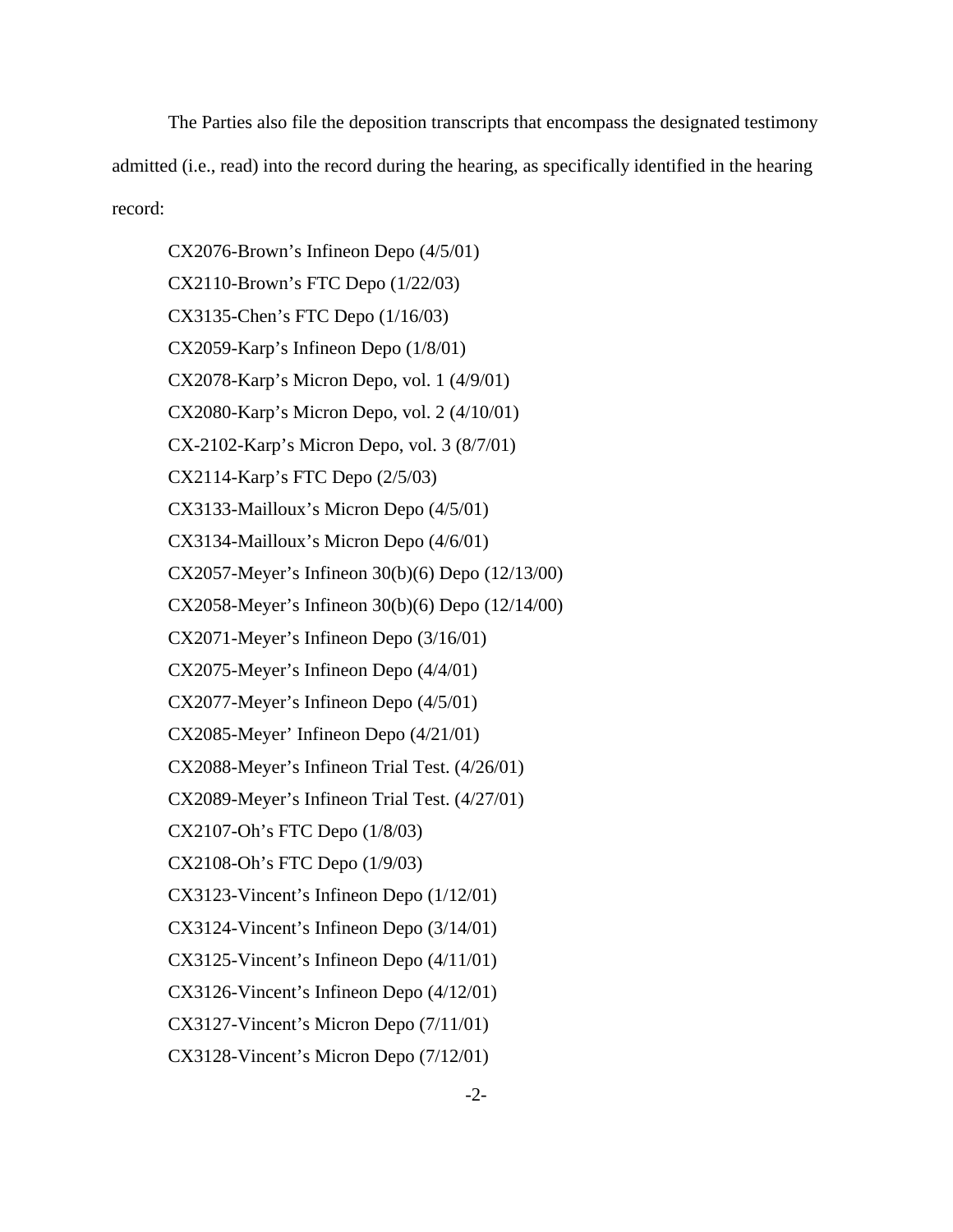CX3129-Vincent's Micron Depo (10/9/01)

CX3130-Vincent's FTC Depo (2/3/03)

These transcripts are not admitted in full but limited to the cited designation testimony that is

\_\_\_\_\_\_\_\_\_\_\_\_\_\_\_\_\_\_\_\_\_\_\_\_ \_\_\_\_\_\_\_\_\_\_\_\_\_\_\_\_\_\_\_\_\_\_\_\_

reflected in the record.

Respectfully submitted,

M. Sean Royall Gregory P. Stone Geoffrey D. Oliver Steven M. Perry Malcolm Catt Sean P. Gates **Charlotte Manning Peter A. Detre** BUREAU OF COMPETITION MUNGER, TOLLES & FEDERAL TRADE COMMISSION OLSON LLP (202) 326-3663 Los Angeles, California 90071 (202) 326-3496 (facsimile)

### COUNSEL SUPPORTING THE COMPLAINT IJay Palansky

Washington, D.C. 20580 355 South Grand Avenue, 35th Floor

A. Douglas Melamed Kenneth A. Bamberger WILMER, CUTLER & PICKERING 2445 M Street, N.W. Washington, D.C. 20037 (202) 663-6000

Sean C. Cunningham John M. Guaragna GRAY, CARY, WARE & FREIDENRICH LLP 401 "B" Street, Suite 2000 San Diego, California 92101 (619) 699-2700 RESPONDENT

DATED: August 8, 2003 COUNSEL SUPPORTING THE RESPONDENT

APPROVED: August  $\_\_$ , 2003

Hon. Stephen McGuire Chief Administrative Law Judge